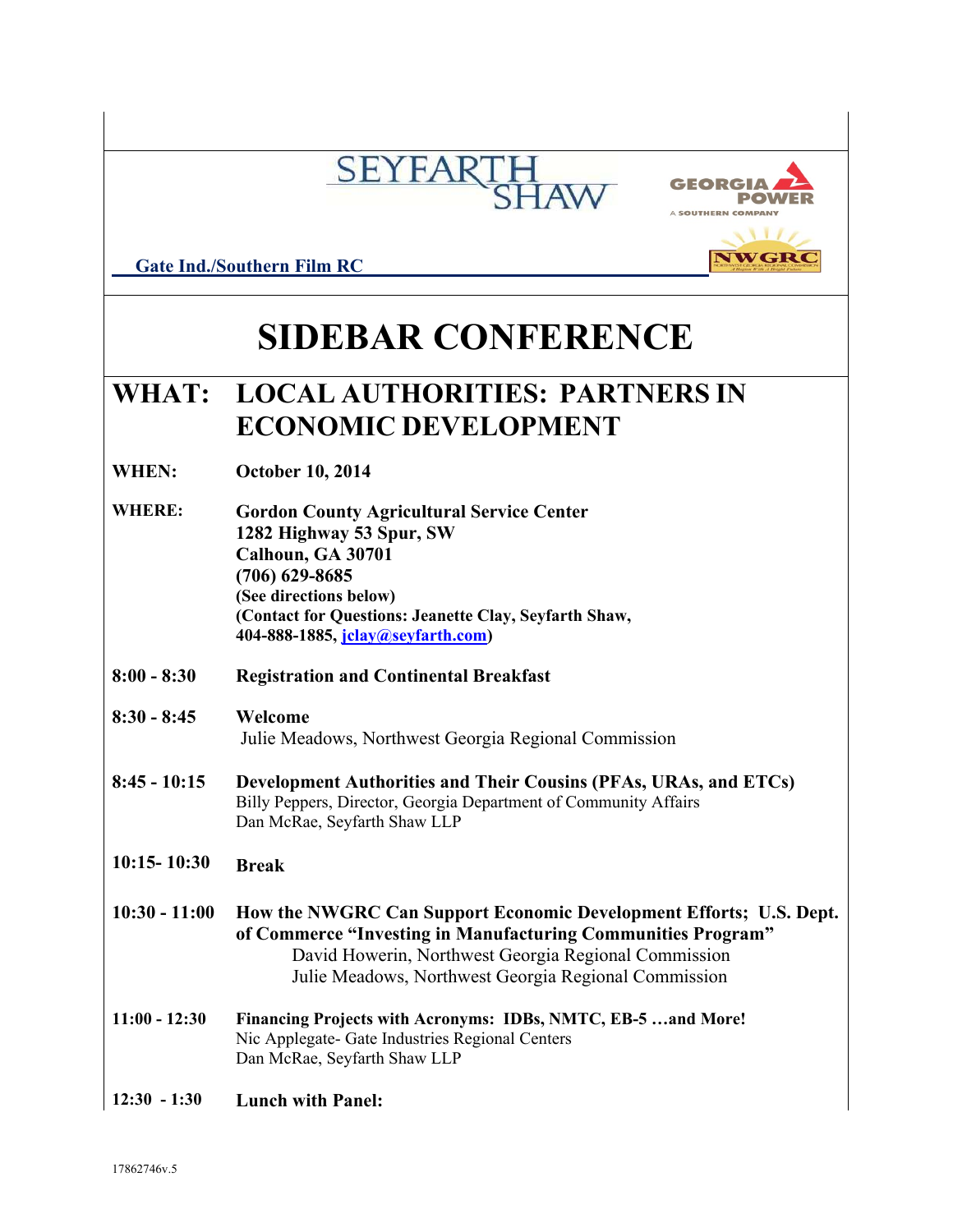#### **Role Playing: The Role of Incentives, The Role of the State, and the Role of Statewide and Regional Project Managers**

Carl Campbell, Ga. Department of Economic Development Representative of Ga. Department of Community Affairs Elyse Cochran, Regional Project Manager, Ga. Power

#### **1:30 - 2:30 Ethics, Liabilities, Conflict of Interest** Kevin Brown, Seyfarth Shaw LLP

**2:30 - 2:45 Break**

**2:45 – 4:00 Open Meetings, Open Records** Kevin Brown, Seyfarth Shaw LLP

#### **4:00 - 4:30 Summary and Closing Remarks** Dan McRae, Seyfarth Shaw LLP

**REGISTRATION:** There is no cost to attend, but registration is required and seating is limited. If you are a project participant with a pressing need for information, or a group traveling together, please let us know and we will try to accommodate you.

**RSVP** to Jeanette Clay jclay@seyfarth.com Direct Phone: (404) 888-1885

#### **DIRECTIONS TO Gordon County Agricultural Service Center 1282 Highway 53 Spur, SW, Calhoun, GA 30701 - (706) 629-8685**

## **From Interstate 75**

Take Exit #312; turn onto Highway 53 W; travel approximately 2.5 miles; you will be at a traffic light and need to be in the right turning lane; turn right onto McDaniel Station Road. Travel the length of McDaniel Station Road, approximately 1.0 mile; At the stop sign, turn left onto Highway 53 Spur.

Travel approximately .2 mile on Highway 53 Spur; stay in left lane; there is a sign with the numbers **1282** on your left and that is where you need to turn.

Once you have turned left; the Northwest Georgia Research & Education Livestock Pavilion will be in front of you; take the driveway to your right; you have arrived at your destination.

## **From Rome —**

Traveling on Highway 53 E, you will come to where Highway 53 and Highway 53 Spur meet; you will need to be in the left lane and take Highway 53 Spur.

Once on Highway 53 Spur, get and stay in the right lane and travel approximately 1.3 miles; there is a sign with the numbers **1282** on your right and that is where you need to turn.

Once you have turned right; the Northwest Georgia Research & Education Livestock Pavilion will be in front of you; take the driveway to your right; you have arrived at your destination.